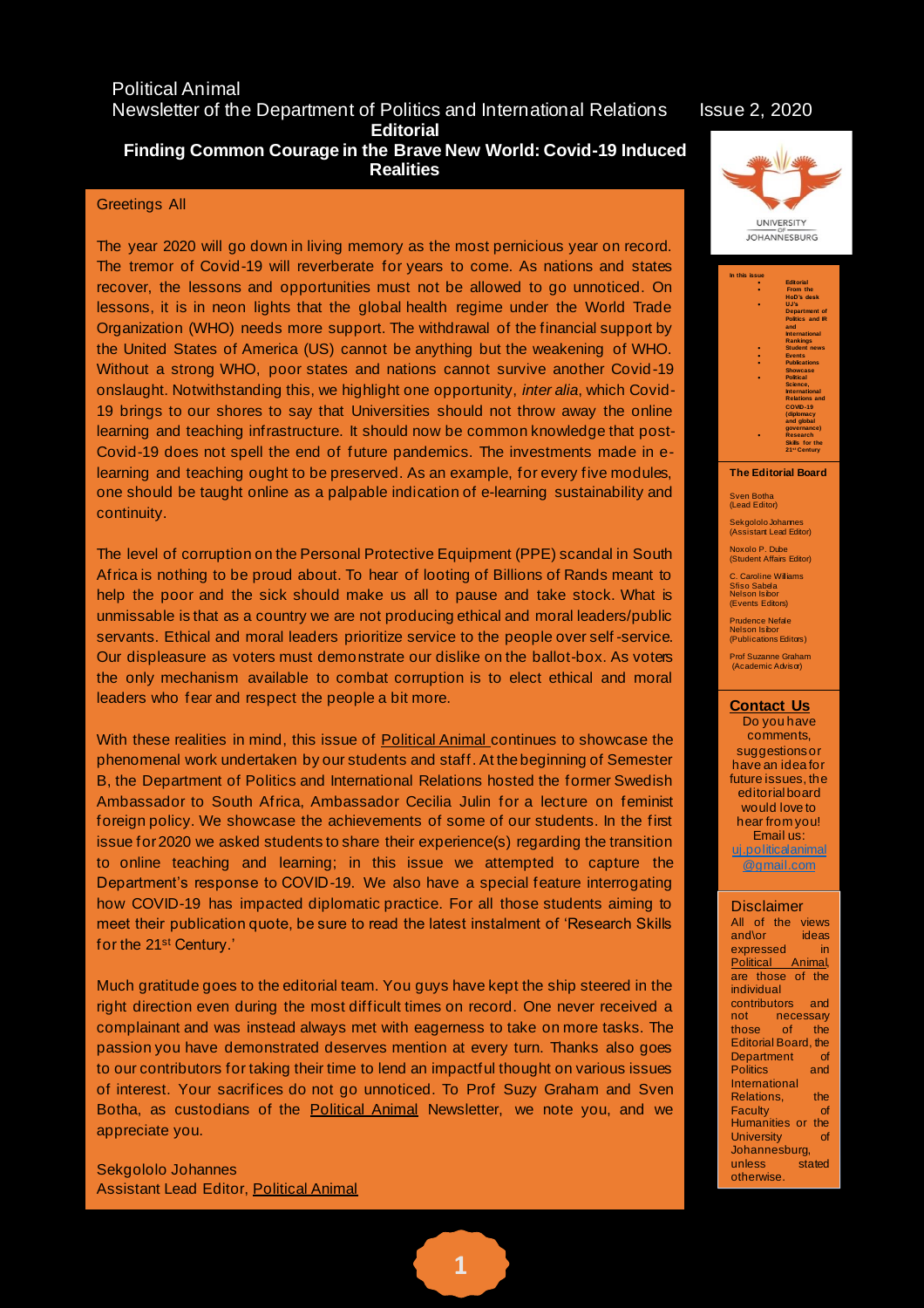#### Political Animal Newsletter of the Department of Politics and International Relations Issue 2, 2020 **From the HOD's Desk**



Graham has been HoD of the Department of Politics and International Relations since 2018.

Prof Graham's teaching and research interests include: foreign policy, terrorism, globalisation and international conflict.

Prof Graham has authored and co-authored several academic articles. She is also the author of the book, *[Democratic](https://www.palgrave.com/gp/book/9781137593801)  [South Africa's](https://www.palgrave.com/gp/book/9781137593801)  [foreign policy:](https://www.palgrave.com/gp/book/9781137593801)  [Voting](https://www.palgrave.com/gp/book/9781137593801)  [Behaviour at](https://www.palgrave.com/gp/book/9781137593801)  [the United](https://www.palgrave.com/gp/book/9781137593801)  [Nations](https://www.palgrave.com/gp/book/9781137593801)* (Palgrave Macmillan, 2016). In November

2019 Prof Graham was named Co-president of RISC-RISE Consortium.

Dear UJ Politics Students,

This has been a very difficult year and yet we have managed to pull through and complete the academic year, with lessons learnt and hope for the future. Congratulations on excelling despite the mental strain, the physical restrictions, and all the worry and uncertainty. You deserve a round of applause! We hope you have a safe and happy festive season and stay well!

*Try to be a rainbow in someone's cloud - Maya Angelou*



## **University of Johannesburg's Department of Politics: National, Regional, and International Rankings 2018,2019 and 2020 By Sekgololo Johannes**

| Year | <b>International</b> | <b>National/Regional</b> |
|------|----------------------|--------------------------|
| 2018 | 201-300              | N/A                      |
| 2019 | 201-300              | $1 - 3$                  |
| 2020 | 201-300              | $1-3$                    |

Sources: QS Top University Rankings, Shanghai Academic Ranking, The World University Rankings and University of Johannesburg

The Department of Politics and International Relations (the Department) at UJ has been consistently ranked in respectable position(s) for its outstanding performance; research; and teaching. The criteria for ranking ranges from academic reputation; employer reputation; to citation per publication. The Department has consistently been rated in the top 200-300 on Global Rankings for three years in a row according to the Shanghai and QS World University Rankings. For 2019-2020 the Department was ranked joint-first in South Africa. This confirms the commitment and dedication of both the staff and the students in the Department to robust teaching and leaming respectfully.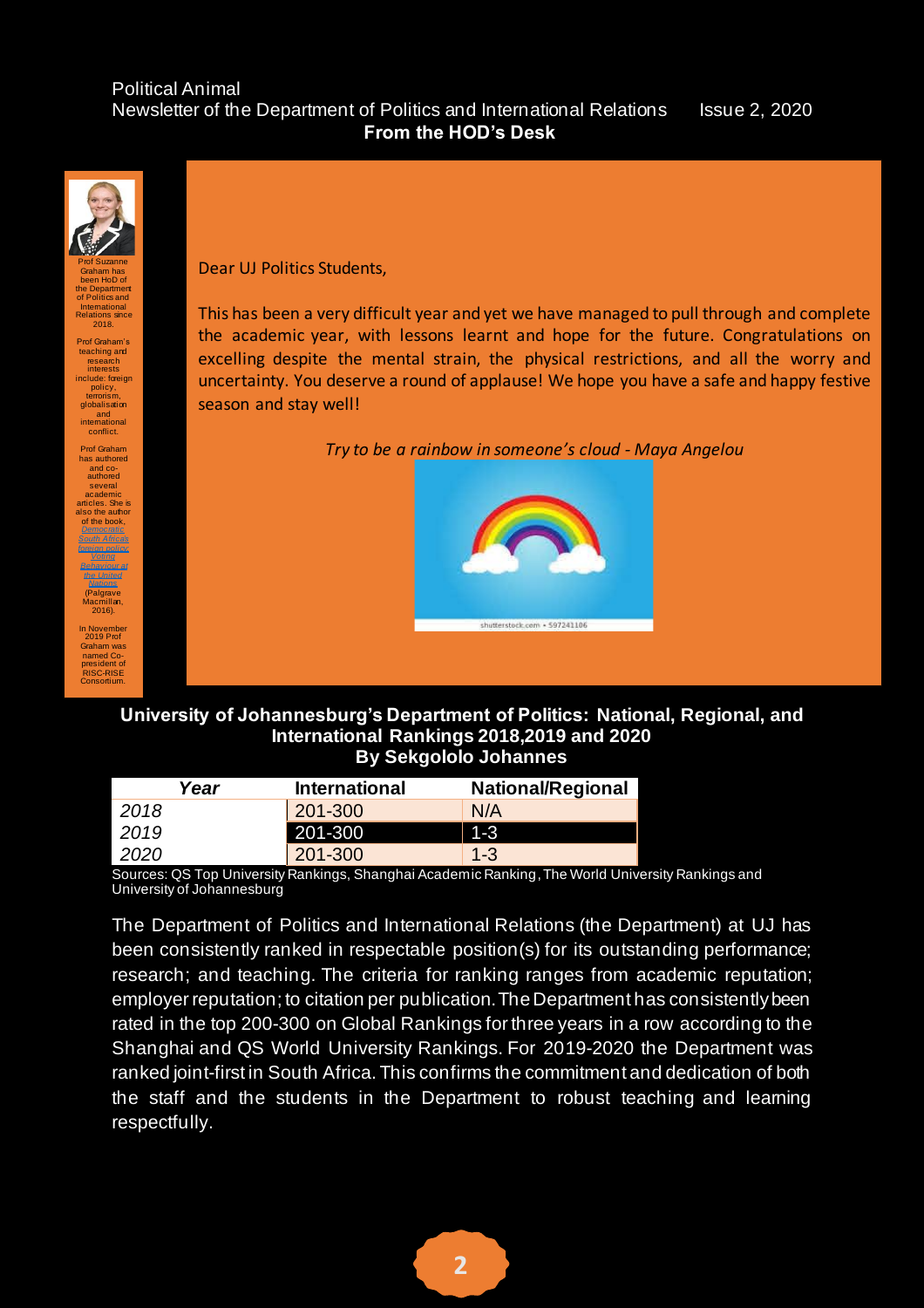# **Student news-Semester B 2020**

# **By Prudence Nefale Combating human trafficking one student at a time**

Human trafficking is a serious issue that affects thousands of people globally. The number of human trafficking cases increases with each year and has led to an outcry to come up with solutions to tackle this ongoing problem. Those in the International Relations field have a duty to help prevent and resolve such issues, which is why the third year Politics class of 2020 was tasked with a practical based on alleviating human trafficking.

"This year, the third-year practical class had to prepare two tasks that could conceivably be part of their actual work experience following their degree. Among the requirements, students were tasked with coming up with logos for an imaginary NPO whose purpose was to raise awareness on human trafficking issues," said Politics Professor, Victoria Graham. The third-year class delivered some outstanding work and were in turn awarded for this. Here are some of the best submissions received:

**Best Overall Logo: G Zwane**





**Runner Up Best Overall Logo: V Shaweni**





**Excellent Hand Drawn Logo: R Mathebula**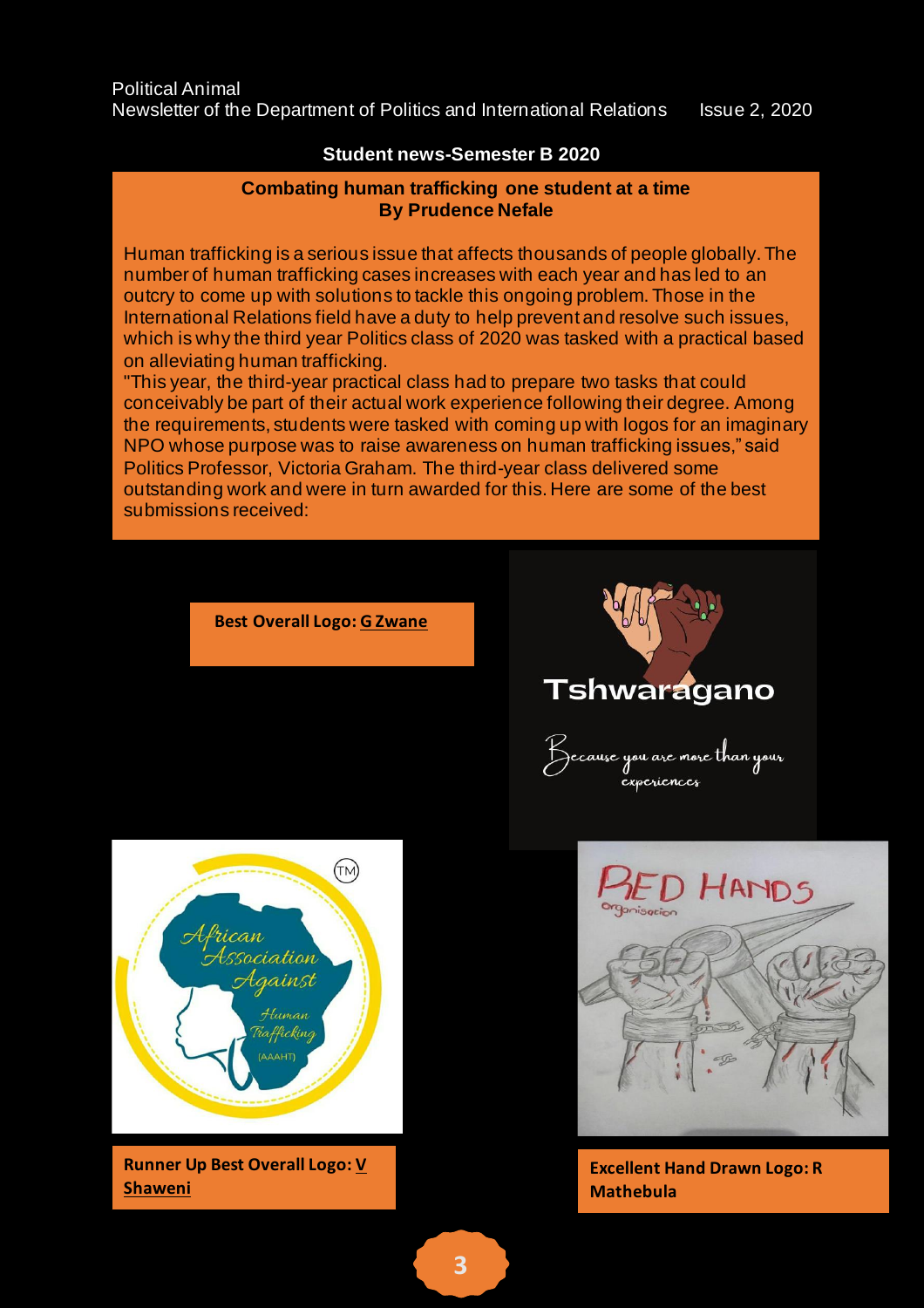| <b>Political Animal</b>                                                |                      |
|------------------------------------------------------------------------|----------------------|
| Newsletter of the Department of Politics and International Relations b | <b>Issue 2, 2020</b> |



**Professional Logo Image (1): R Parkins**



Human trafficking awareness

**Professional Logo Image (2): A Mashingaidze**



Traffic Jam Organisation

**Clever Design Logo Concept (1): S Maxase**

LinkCheck

**Clever Design Logo Concept (2): J Kruser**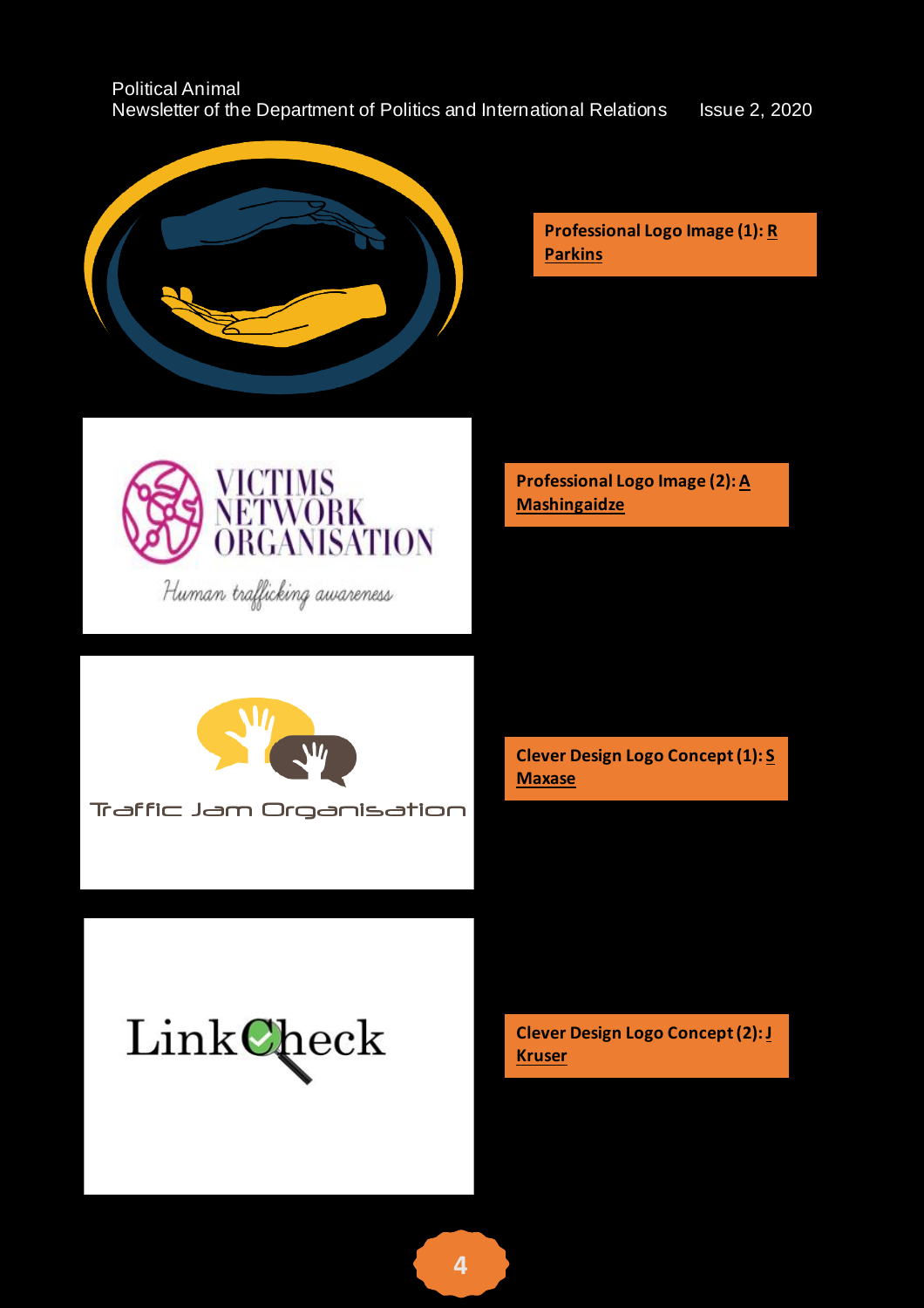

We have to come together to make it work

**Unique Design Logo Concept: MG Tshabalala**



**Most touching Logo: S Muzawazi**

The students were also required to write an opinion piece to raise awareness about human trafficking and to draw attention to their imaginary NPO. The top performing students were YV Nako (see op-ed below); B Mandlaze; CC Williams; G Zwane; TMR Bore; T Madia; MP Ntsane; L Chilaule; NP Dube; NWA France The 2020 third year 2020 the 2020 the 2020 the 20 **MC Mokoena; K Steward; and S Tshuma. See YV Nako's op-ed below:** The suspected or suspected to the subspected or suspected to the suspected or suspected to the subspected or suspected to the suspected or suspected to the

need help, please contact the South African National Human Trafficking Hotline on 0800 2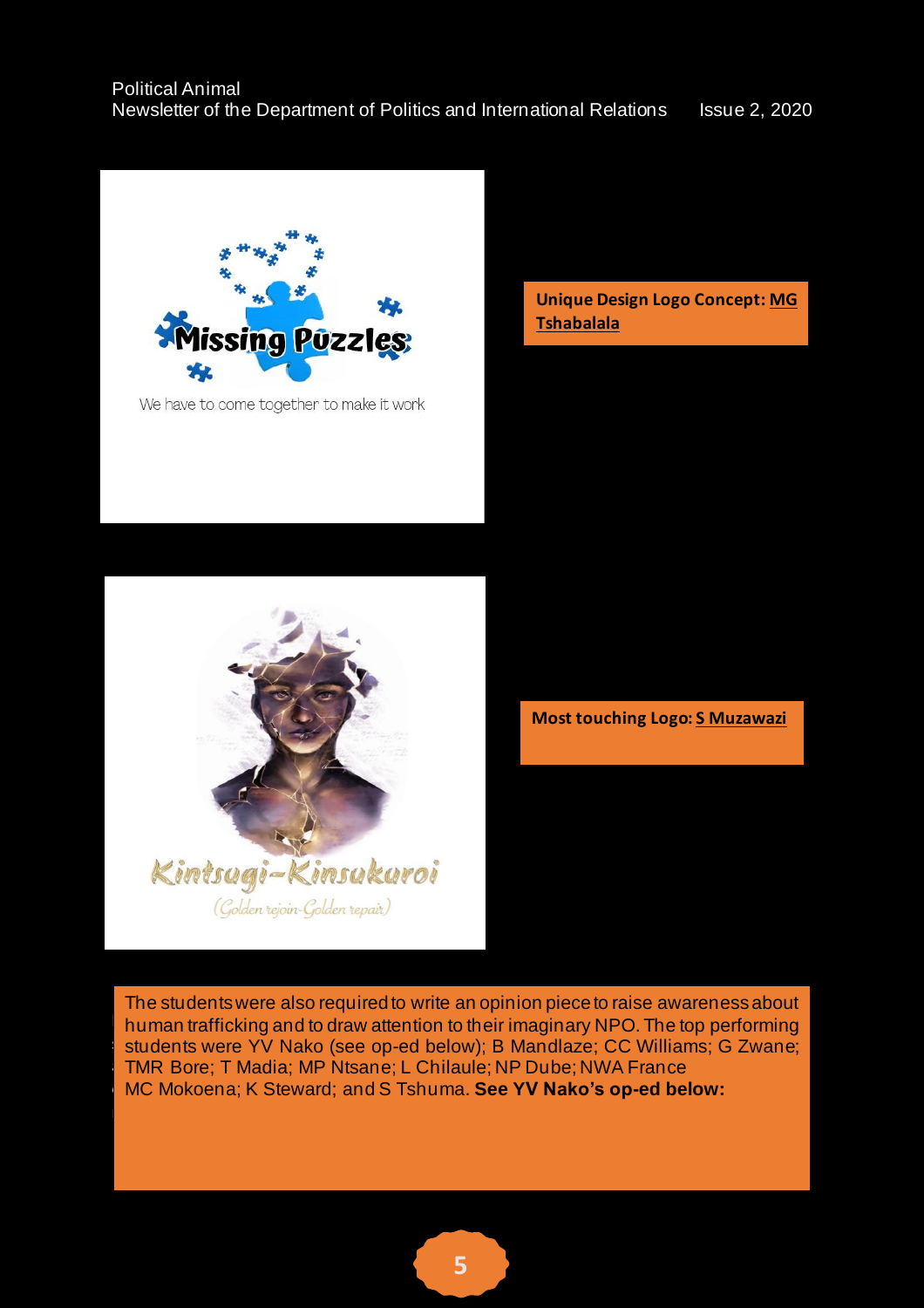#### **Riddle me this: what is so old, it should be dead but is only growing stronger instead?**

Across all forms of life, from wildlife to the oceans, danger is everywhere. Even for humans and all the systems of security which we have designed; this remains a challenge. One danger which continues to grow in extent is the threat to livelihood posed by human trafficking (HT). Women, men and children on this continent are all facing a continuously increasing risk of having their lives seized from their own control and subjected to exploitation from others under coercion or deception. The problem of HT is not new, in fact it is quite old, perhaps too old. As this issue continues to grow here in our home and globally, it is time to ensure that it is permanently put to rest. For this goal to be realized, a few things must happen. Luckily, some already have been done and even luckier is that what hasn't yet been done will surely be so soon.

Ominira, an African founded NPO, focused on 'discovering the range of interlocking forces and systemic factors and processes which perpetuate the problem of HT' here in Africa, promises to be one such "doer". What is more, is that their work is being done in addition to that produced by organisations such as the African Center for Strategic Studies and African Sisters Education Collaboration. This means that the 'things which must happen' already are. The works of these organisations is to enhance education, awareness, and security in Africa, whilst also strengthening the effectiveness and accountability of African institutions. This work encompasses the pervasive issue of HT and contributes towards its resolution.

The actions which must be taken in addition to the work of dedicated organisations, are firstly, the continued spread of awareness. This means that the issue of HT should be mandated as a part of the curriculum of all public schools, and prioritised as necessary home learning throughout Africa. Education regarding the nature, extent and the complexities of human trafficking in Africa is crucial in order to address the matter effectively. Secondly, is the implementation of existing policies on HT. It is evident that rather than introducing new policies which will also go unexecuted, African institutions must be held accountable for their current lack of implementation, which can be considered a crime against humanity at this point. Another crucial action to be taken by African governments and citizens is the provision of support resources to survivors of HT. The fact remains that survivors are the key to uncovering the operations of trafficking syndicates. Additionally, receiving support empowers survivors to join the fight against this spreading epidemic. Lastly, as globalisation has been considerably heightened by the internet and resultantly the dark web, such platforms are often exploited by traffickers to advertise and lure people typically under the pretence of immigration services. Consequently, the internet is a primary site for trafficking. It is, therefore, imperative that people be trained to recognize the signs of predators on the internet. This would address mainly sex trafficking, however, once begun it can be implemented to address other dimensions of HT in a wide variety of places. These actions will confront the problem and surely see it to eradication.

Now that we have identified the problem and then provided a course of action to address it, it is necessary to identify who will take this action. And dear reader, who better than you? Yes, you! The reality is HT is caused by issues which affect us all and its resolution will benefit us all. Forced labour, involuntary servitude and modern slavery are problems which exacerbate issues such as unemployment, poverty, crime and inequality, especially in the African context. Projections show that should HT no longer exist, such problems will also decrease in extent. If not for the lives of others, be a part of the solution for yourself! The answer to the riddle is human trafficking, the answer to human trafficking is us.

**Human trafficking is a serious issue that affects thousands of people globally. The number of human trafficking cases increases with each year and has led to an outcry to come up with solutions to tackle this ongoing problem. As humanity, we are all responsible for raising awareness on this issue, which is why the 2020 third year Politics practical class was all about eradicating human trafficking. If you have information on suspected human trafficking or need help, please contact the South African National Human Trafficking Hotline on 0800 222 777.**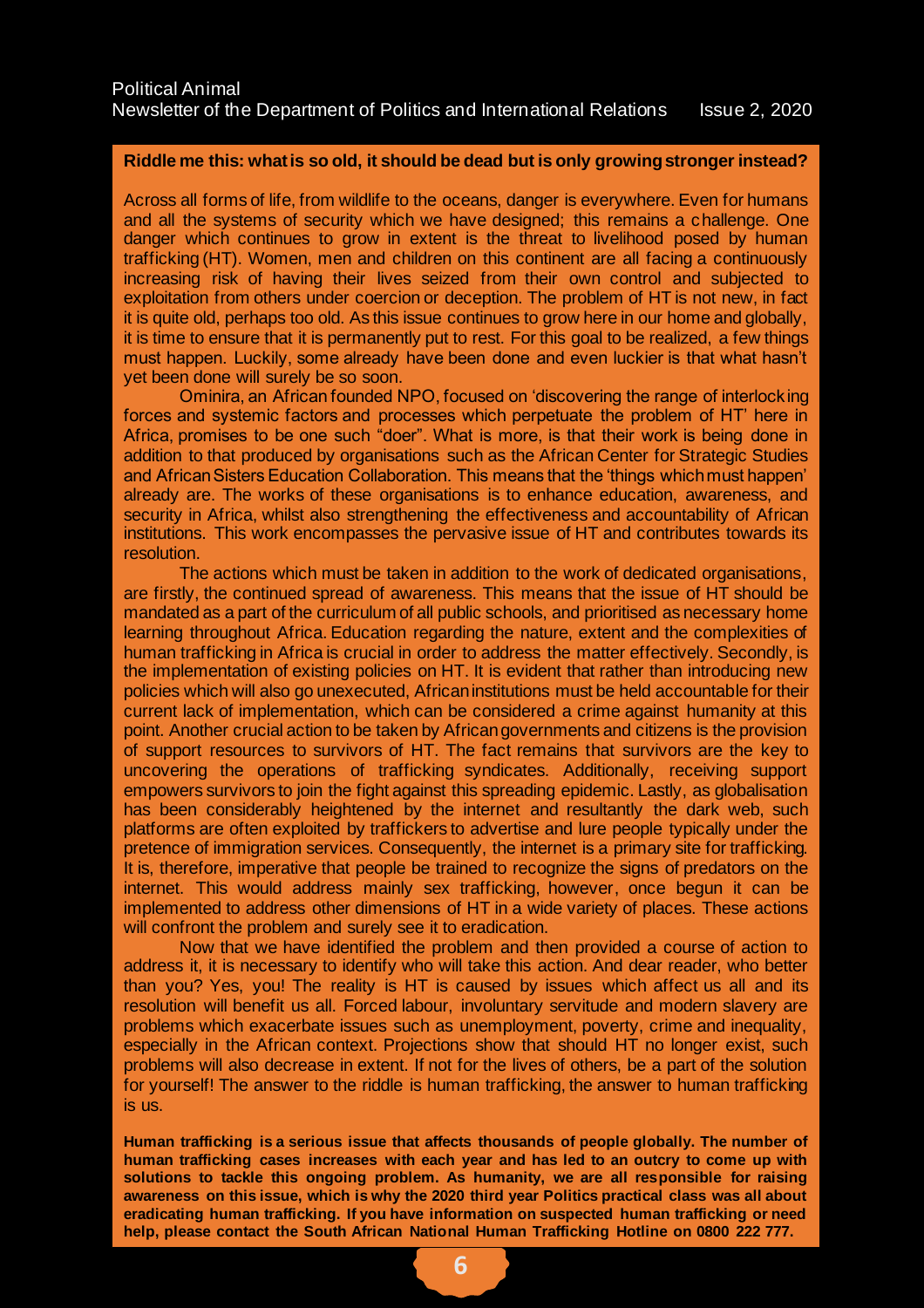# **Events hosted by the Department and its partners**

# **Feminist foreign policy By Ambassador Cecelia Julin**

The fight against gender equality is a result of under-representation of women as voters, politicians, judges, leaders in organisations and industries and in academia and other sectors gave rise to Feminist Foreign Policy in Sweden. In order to understand more about Feminist Foreign Policy in Sweden, the University of Johannesburg (UJ) Department of Politics and International Relations (PIR) and the UJ Library, in collaboration with the Embassy of Sweden in Pretoria, hosted an online zoom public lecture with Ambassador Cecelia Julin. The lecture addressed South Africa- Sweden relations, women, peace and security and Sweden's term as a non-permanent member of the UN Security Council. The lecture was primarily directed to students, researchers and practitioners with a keen interest in diplomacy, foreign policy, gender, feminism and neutrality in international relations.

In her welcoming statement during the online Zoom lecture, Prof Suzanne Graham – an associate Professor of International Relations at the UJ Department of PIR and HOD of the same department said: "Thank you Ambassador Cecelia Julin for being here. I just want to take the opportunity to extend my condolences and sympathy to the families of those who suffered losses in relations to COVID-19 virus and also to say that South Africa shares in your losses as we and many other countries in the world experience similar losses". Prof Graham further introduced Julin to the participants by acknowledging that: "So we are talking to the ambassador of Sweden to South Africa, Botswana, Lesotho and Namibia. Ambassador Julin entered the Swedish Diplomatic Services in 1984, serving as ambassador in Spain, Andorra and Slovakia with posting in Puree, Israel and the United States of America (USA). Julin also worked at the Departments of Trade Relations and Policies and has been Chiefs of Staff to the Minister of the European Union's Affairs and Trade, Deputy Head of the United States Unit and also served as Head of Departments for Press and Communication for Swedish Ministries at the Ministry of Foreign Affairs in Stockholm. Ambassador Julin has also served in committees for the Organisation for Economic Corporation and Development, something that many students who studied International Organisations should know of and become aware of, and has a steadfast negotiation in Tariff and Trade. Ambassador Julin completed Masters in Economics at the University of Stockholm", she mentioned. Prof Graham later opened up the floor for Ambassador Cecelia Julin and thanked Ambassador Julin for making time and efforts to talk to the panel and participants about Feminist Foreign Policy and other matters.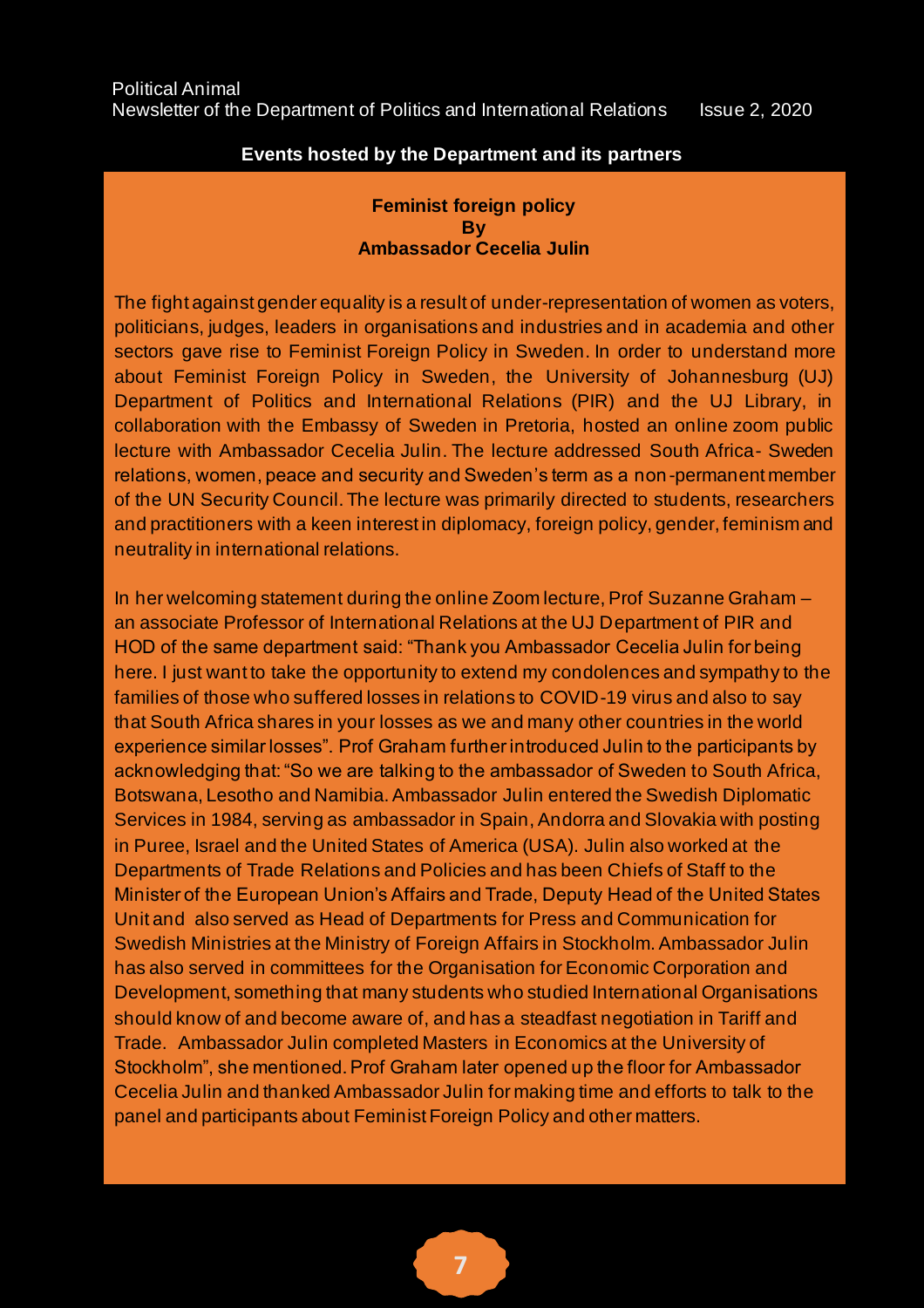Ambassador Cecelia Julin gave a big thank you to UJ and UJ Library for the platform which enabled her to talk about Sweden's favourite subject, which is Feminist Foreign Policy and thanked everyone who attended the online lecture using different web sites such as Facebook, Zoom, UJ Website and the Embassy Website. Julin began the lecture by first giving a short background on Swedish – South Africa relations, which was essential for the lecture. According to Julin, Billy Modise, who was an international student at the Lund University, Lund, Scania, Sweden in the early 1960s, was one strongly contributing character who influenced Sweden's involvement in the segregation and Apartheid struggle in South Africa, and since then, Sweden continued a relationship with South Africa even after Democratisation through the Official Development Corporations. The relationship between the two states earned Sweden a permanent exhibition at the Liliesleaf Farm in Rivonia for Sweden's role in South Africa, Johannesburg as the first western country to have such an exhibition there.

The major reason Sweden adopted a Feminist Government according to Ambassador Julin is because it is the right thing to do. The influenced was said to be due to the change in government in 2014 and since then, Sweden has had a coalition government between the Social Democrat and the Green Party, which earned them the esteem to become the first Feminist instituted Government in the world, followed by Canada, Mexico, and then Spain. Julin emphasised the basic reason for the implementation of the Feminist Policy in Sweden was the driven urgent realisation that Gender Equality is a matter of Human Rights of Democracy and Justice. The success of their policy was inspired by the long struggle and a lot of conscious decisions such as firstly, giving women the right to vote in parliamentary elections for the first time in 1921. Secondly, the institution of separate income taxation in 1971 which gave women incentives to work and not be seen as part of the husband's income and allowed them to join the labour force. Thirdly, in the 1970s, Sweden built up a good public and affordable Child Care System which was a prerequisite for women to be able to join the labour market. Lastly, in 1974, Sweden instituted Gender Neutric Page Parentally, which presently is 16 months, and three of those must be undertaken by either parents and gave incentives for fathers to join and care for their children as well. The struggle has surely paid off since Sweden currently has 47% of women in parliament, 4/8 leaders. Although Sweden is currently the only monarchy in the western world which does not have a female Prime Minister, the next crowning Head of State will be a women, Victoria, Crown Princess of Sweden, Duchess of Vastergotland and the apparent heir to the Swedish Throne, who will reign after her father, King Carl XVI Gustaf's resignation, thanks to the change of the Swedish order of succession which was changed in 1980 to a fully cognatic one. In essence, it means that the Monarch's elder's heir, regardless of gender, inherits the throne.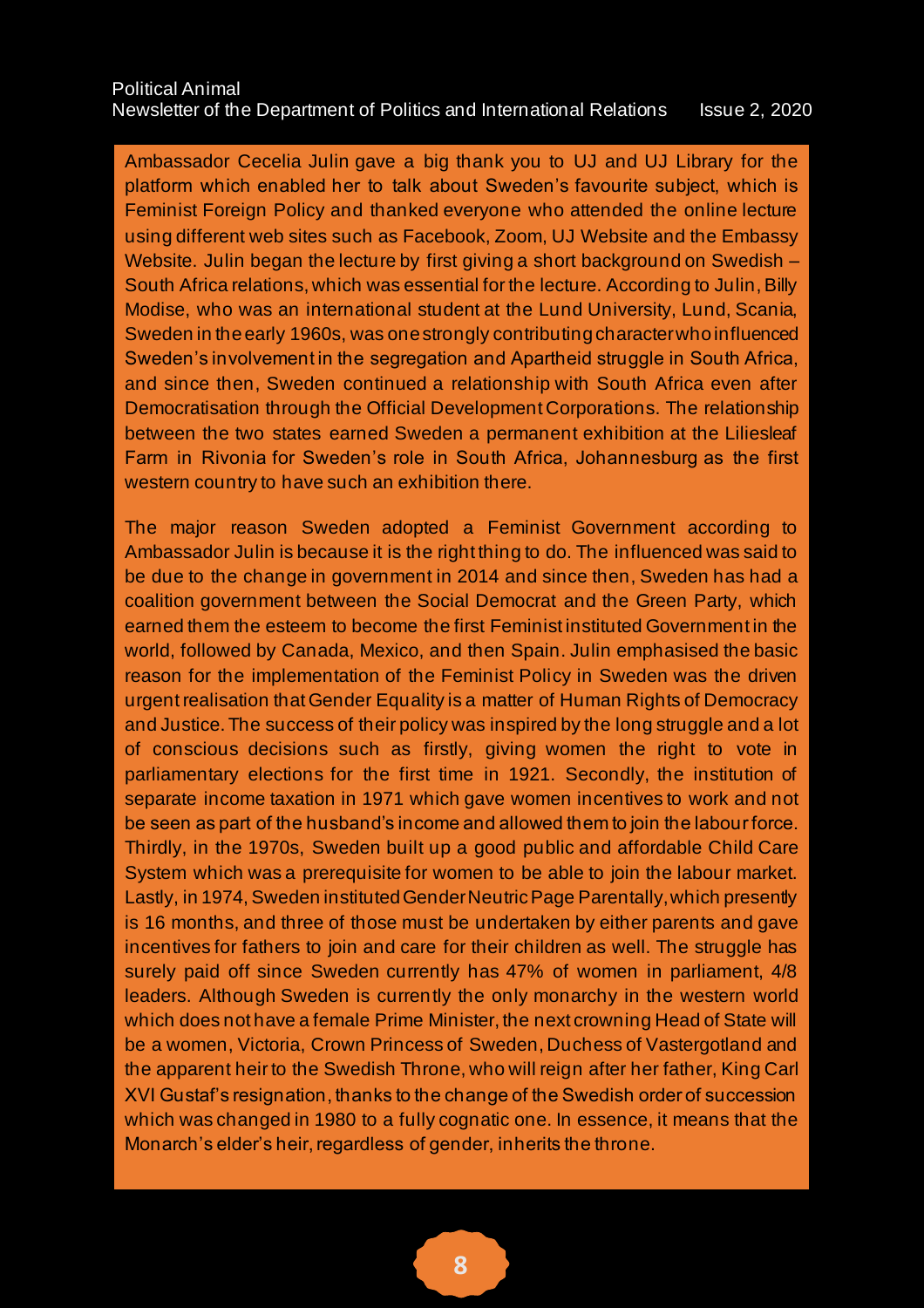cognatic one. In essence, it means that the Monarch's elder's heir, regardless of gender, inherits the throne.

The Focus on the Feminist Foreign Policy, Ambassador Julin highlighted that: "It was due to Sweden's success in following a Feminist Foreign Policy from a Feminist Government. The first Prime Minister who launched the Feminist Foreign Policy in Sweden was quoted by Julin that: "First they would ignore you, then they would laugh at you, then they would fight you, then you will win –Mahatma Gandhi". Ambassador Julin revealed that when Sweden focuses on the Feminist Policy, it looks at what they call the three Rs known as Rights, Representation and Restores. The major aim of the 'Rights' is to defend basic human rights and to support all women and girls' full enjoyment of human rights including combating all forms of violence and discrimination that may restrict their freedom of action. The Second R is Representation, which means we all promote women's participation and influence in decision-making at all levels and we seek to have dialogues with women represented on many levels as voters, politicians, judges, leaders in organisations and industries and in academia. The most important part is Restores. It is known that women own less than 20% of the world's land. In some countries, women do not have legal rights to own land. Globally, it is said that 300 million fewer women own a mobile phone compared to men, something that limits their opportunities to access information, and in many countries, have access to services such as Banking. Sweden also added the three Rs by a fourth R, which is Reality. It had to be a Reality Check and base all its actions on the actual facts", she stated.

From the Embassy side, they have tried to engage in ongoing discussions affecting South Africa's societies about issues that touch on women's rights and inequality. Ambassador Julin mentioned that: "The Embassy of Sweden to South Africa in Pretoria have for several years been part of the '16 Days Activism against Gender-Based Violence (GBV) ', which is unfortunately so relevant in South Africa. The Embassy of Sweden since lockdown have implemented a platform known as 'Keeping Up Dialogues' mostly dedicated to GBV where experts from South Africa and Sweden were talking about how COVID-19 and lockdown has increased the cases and murder rates of GBV in South Africa. In order to end Human Trafficking, Sweden has been promoting a Policy in many countries that makes it legal to sell sexual service but illegal to buy it. In essence, a business can exist but if it's illegal to buy those services, customer base would decline and eventually th e empire would collapse. The Sweden Embassy also worked on the Initiative known as WIKI-GAP online generated by Wikipedia, where they have invited female contributors around the world such as students, academics, journalists and etc. to write articles and thus far, over 4000 new articles have been added online. The Embassy, together with Denmark, Belgium and Netherlands, launched the 'She Decides

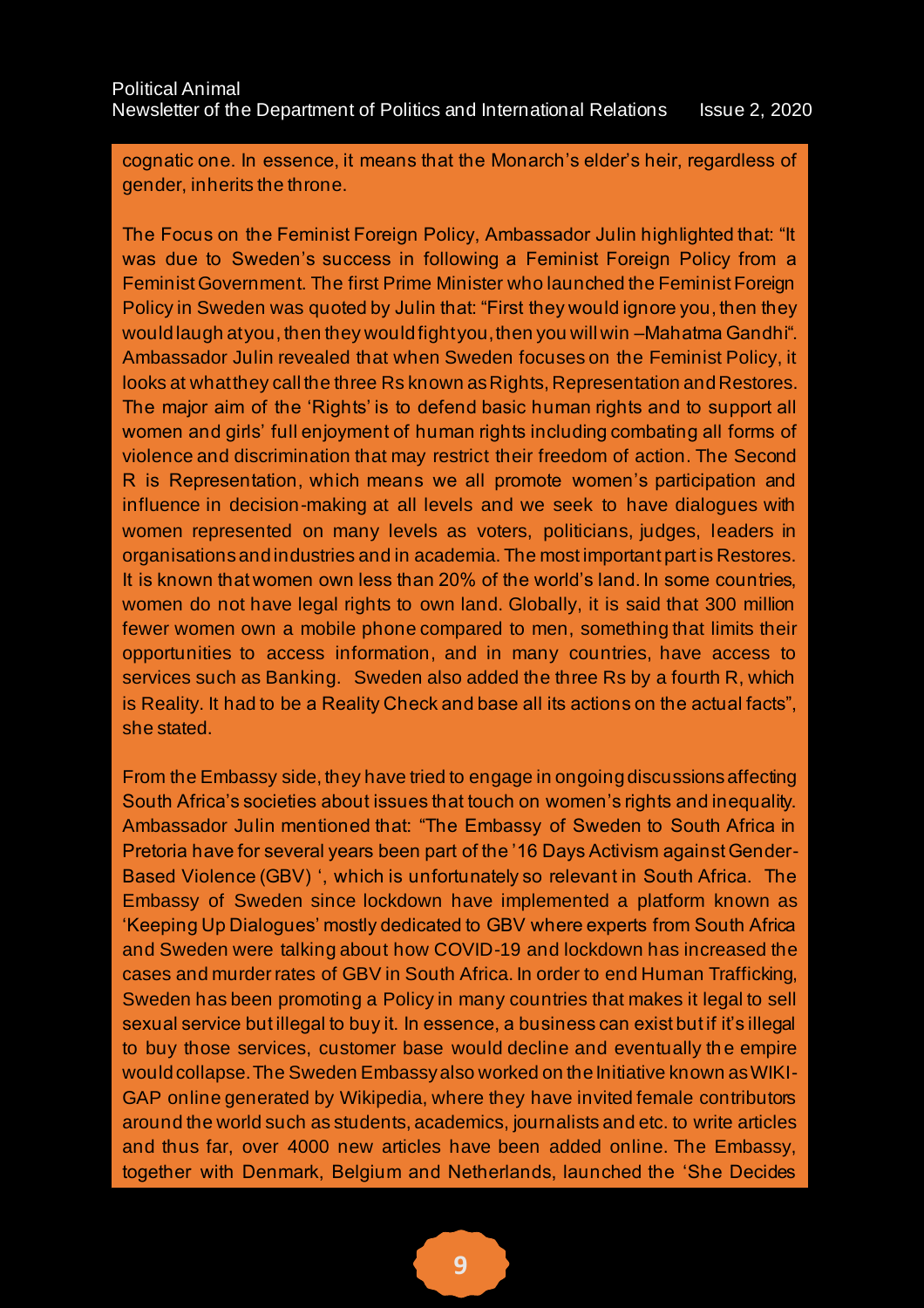Among other interested parties to write articles and thus far, over 4,000 new articles have been added online. The Embassy, together with Denmark, Belgium and Netherlands, launched the 'She Decides Movement' which was launched in 2017 to substitute the funds that President Donald Trump withdrew from the Sexual Harassment Helping Movement", she mentioned.

Ambassador Julin also proudly announced that: "The Embassy of Sweden have generally increased their funding for Organisations working with Sexual Reproduction and Rights. They also worked with 'She Trades' which is a UN Trade Organisation that works with developing countries to allow females to trade fair and freely. They are currently financing the projects that will support Female Entrepreneurs around the world to connect with the markets, and the ambition to have an estimated 1 Million Female Entrepreneurs that have new markets by 2035. Sweden's term as a non-permanent member of the UN Security Council in 2017 and 2018 enabled it to work on issues of Women Peace and Security due to the votes they got from every country in Africa.

A lot of issues they dealt with during their term at the UN Security Council aligned with the 2035 resolution on Women's Peace and Security. A lot of issues Sweden advocated during its term especially Women and Peace Security includes successful increase of women participation in the Peace Processes in Colombia, Mali and Syria. Sweden Embassy also published together with the United States of America (USA) reports which have a strong focus on women and gender issues on the Foreign Ministry Web Page even though they are all in Swedish and could not be translated in other languages due to lack of resources. Lastly, they instituted Female Media Network all across the world including Africa supporting females Media Networks by incorporating with DIRCO to train all females Media Networks.

Prof Graham closed the online lecture and thanked the ambassador for the wonderful presentation. The Dialogue was also opened by Prof Graham with Sven Botha monitored the Web Chats and Q & A under Zoom. Part of the questions and comments raised by participants included can Feminism topple Patriarchy in the Third World Countries? And how can Black Feminism be understood in the longstanding struggle of Race and Ethnic Inequality against Women of Colour?

Event details Date: 14 July 2020 Event coverage by: Caroline Williams Partners: UJ Department of Politics and International Relations, the Embassy of Sweden in Pretoria and the UJ Library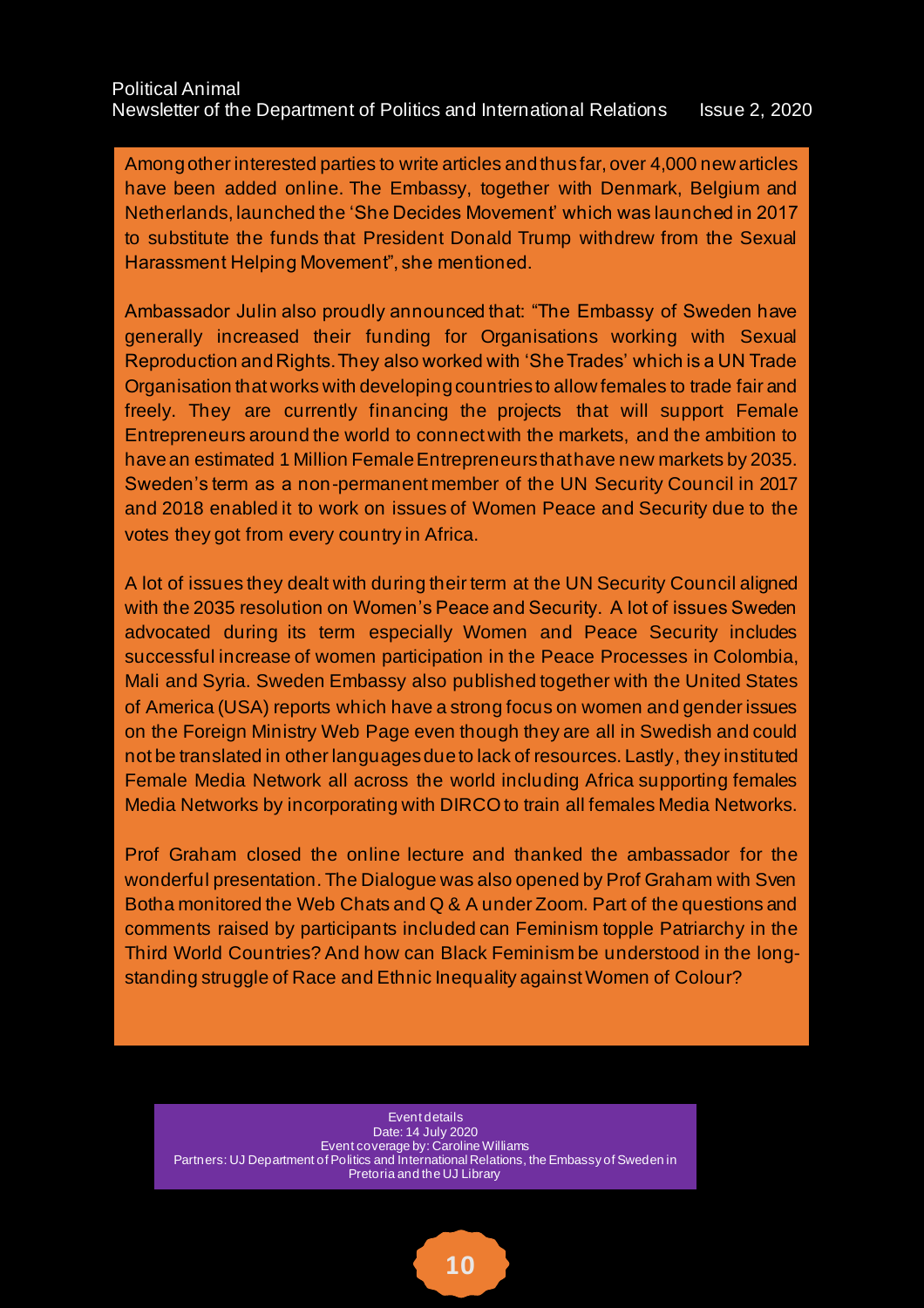# **Responding to COVID-19**

# **The Department's response to COVID-19 By Noxolo Pearl Dube**

Recent months have brought massive alterations in the lives of all students. The outbreak of the deadly Corona Virus has seen an unexpected but not-so bumpy transition from contact classes to online learning. For many Humanities students, this has been a blessing, with the assistance of the Department of Politics and International Relations playing a great role in helping students navigate around what has become the new norm.

The Department in conjunction with the Faculty has gone over and above to provide all its students with adequate support during this time to achieve a transition that is as smooth as possible. Efforts such as a shift in the magnitude of the usage of communication platforms including emails have aided optimal communication between lecturers and students as well as that which exists between students and their respective Faculty Officers and tutors. For students who struggle with contact interactions and social anxiety, this has been a win- effective communication between lecturers and students without the sweats and nervousness, amazing!

Between network issues experienced by students in remote areas, load shedding, a home full of family and a general lack of resources and viable, conducive environment to study and deliver assignments, one is bound to suffer academically, right? False! To assist students and provide them with the assistance required to perform optimally despite their circumstances, The Faculty together with the Department lowered the percentage required to qualify for examinations by 10 percent. Allowing majority of students to write, which ultimately translates to less students being excluded academically for reasons beyond their control. To combat the issue of a lack of resources, the institution allocated monthly data and learning devices to students to aid online learning.

These measures have been appreciated by many students including myself and first year MA Dissertation student; Nelson Isibor- an international student who stated that travelling over 5000km to pursue his studies was never a simple decision, it is a choice that is challenging under normal circumstances and that the outbreak of the COVID-19 has brought its fair share of challenges, adding to those which came with studying in a foreign country. Nelson reported that being in his level and year of study has played a great role in his ability to adapt because even under ideal circumstances, face to face interaction with his instructors is not required. He did however add that the implementation by his supervisors of an online system for scheduled review sessions as well as the provision of monthly data bundles has assisted him and kept him on track with his academics, he



leeway for submissions, which were put into place to ensure that each student has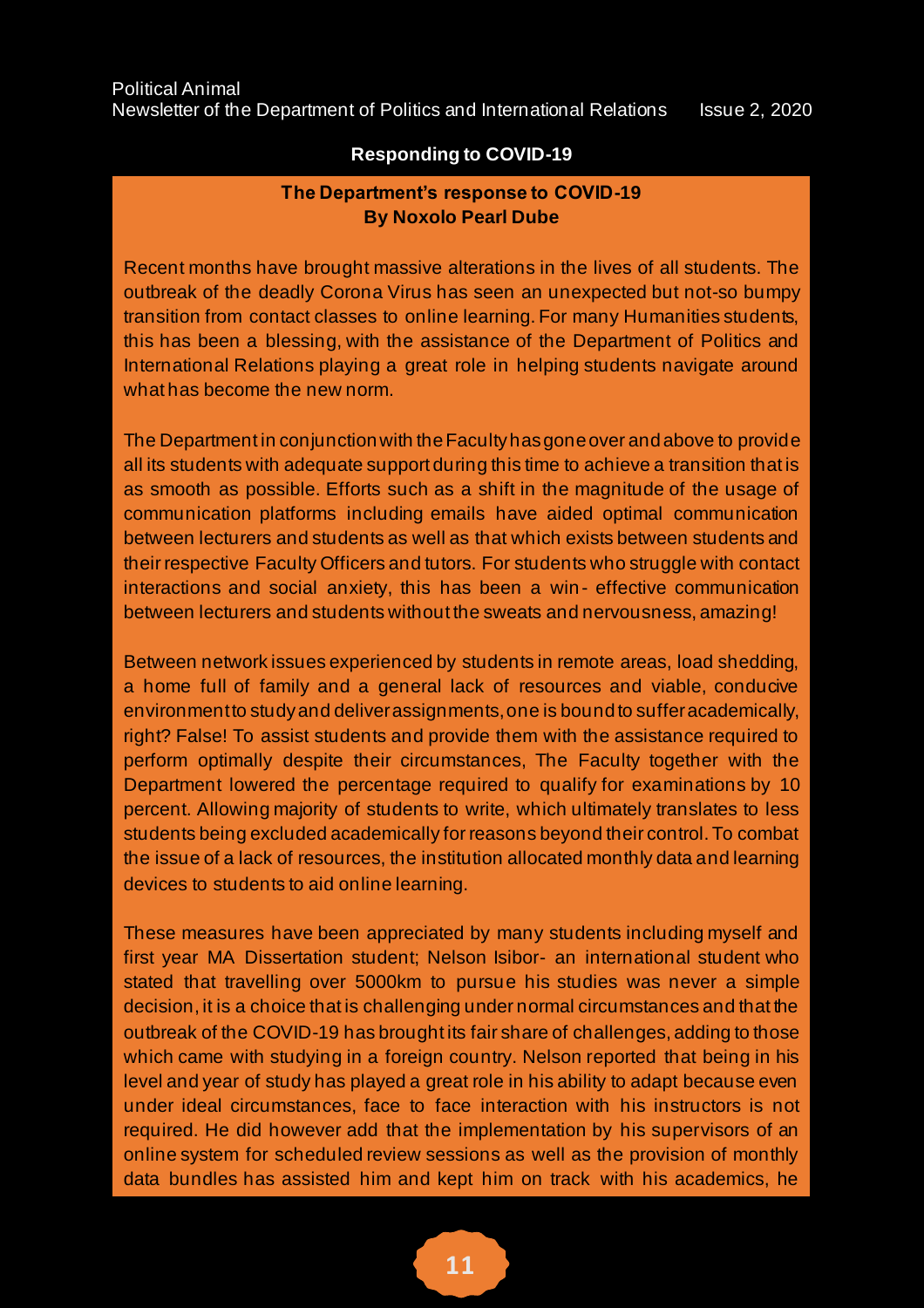the implementation by his supervisors of an online system for scheduled review sessions as well as the provision of monthly data bundles has assisted him and kept him on track with his academics, he expressed gratitude for the support and assistance he has experienced from both the Department as well as the Faculty, according to Isibor (2020, e-mail communication).

For undergraduate students such as myself, further efforts include the provision of leeway for submissions, which were put into place to ensure that each student has the necessary time to complete and submit all their work despite any challenges they may come into contact with during these times. The implementation of an online application system for sick exams at the Faculty, in the event of missing the initial exam, with a flexible timeframe for completion and submission has made it easier for students to organize themselves and apply online. The Department has also maintained its open-door policy during these testing times, thus enabling students to reach out to lecturers to discuss both academic and, when needed, personal matters. Counselling services were also availed telephonically and via platforms such as Skype by UJ's Centre for Psychological Services and Career Development (PsyCaD).

So while being away from the physical institution and the people in it has been challenging, it is quite evident that the academic aspect of things has been less of a challenge than anticipated, thanks to the Department of Politics and International Relations and the Faculty of Humanities. The pros do somewhat outweigh the cons. It cannot possibly get better than being able to attend a class whilst in bed!

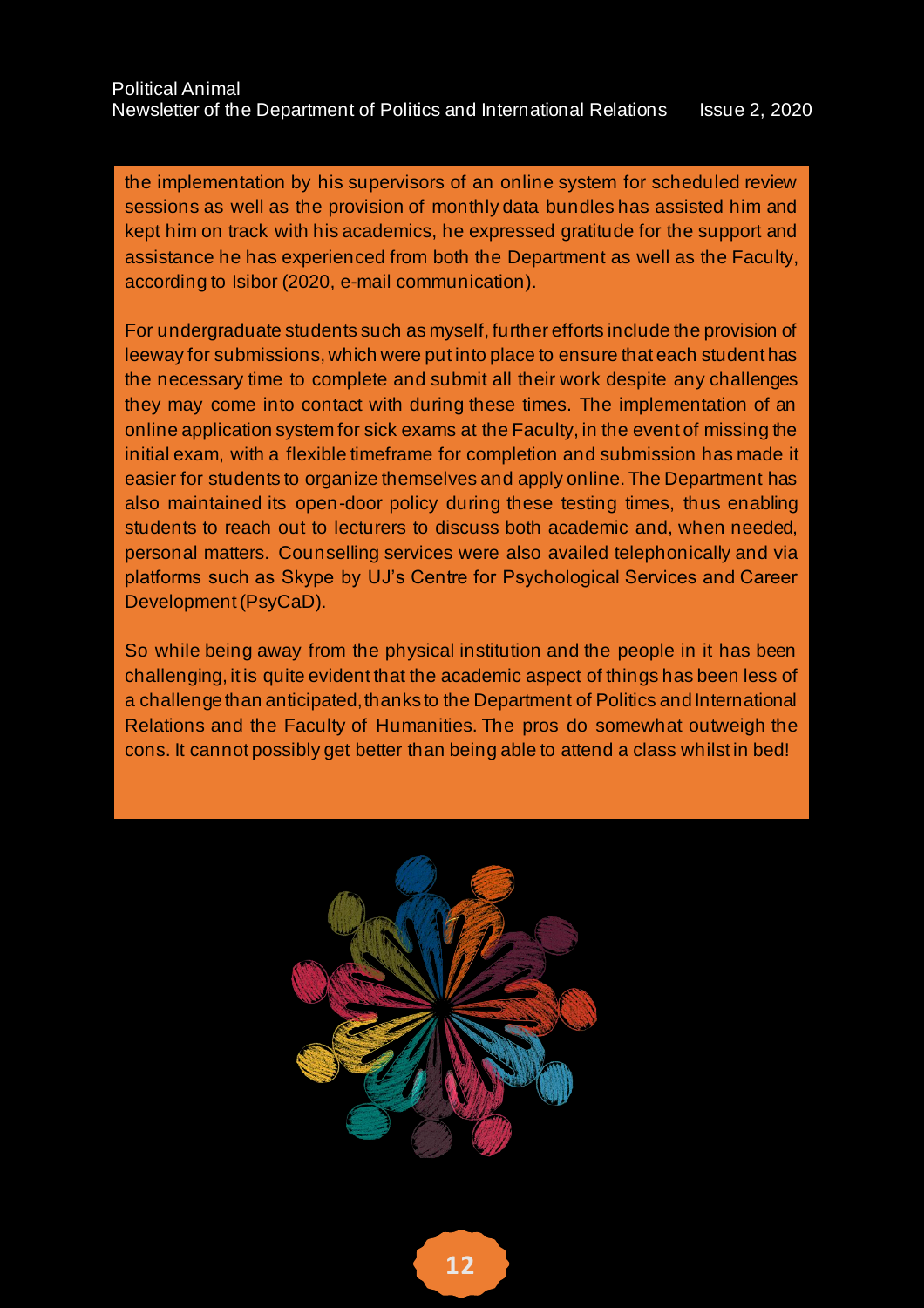# **What makes the Honours program in Politics and International Relations at UJ unique? Honours students share their reflections By Sfiso Sabela**

How do students currently enrolled for the honours program at the department of politics and international relations at UJ feel about their course? Let us keep in mind that the Politics and IR course offered at UJ was named joint first in the country by ShanghaiRankings in their GRAS (Global Ranking of Academic Subjects) in a study released on the 29<sup>th</sup> of June 2020.

According to the students interviewed for this insert, learning at this level does not only happen within lecture halls or, due to the ongoing global pandemic crisis, online in a formal class environment but it is an integrative process of academic development, personal development and career development. They also pointed out that they have been helped to access material, psychosocial and intellectual tools necessary to complete their studies successfully.

Most of the students who shared their opinions with us pointed out that they were already in love with the discipline and that getting the opportunity to work with what they have described as "experts in the field" has only made their honours experience worthwhile, this coupled with the opportunities for experiential learning, global citizenship, interdisciplinary research, networked communities, leadership development and other creative endeavours has offered this group of students confidence not only in their ability to conduct and produce sound academic work, their comprehension of the theoretical knowledge gained from undergraduate years but their ability to critically examine current political, social and economic and technological developments and their impact.

Another issue that appears to a prominent feature is the relationship the honors students have with their supervisors, one of the students we interviewed, Natasha, stated that her supervisor "makes the whole process less scary and is always very assuring", this indicates a culture of providing psychosocial support, going a step further than just providing academic and informational support.

Finally, we asked the honors students for advice they could share with their undergraduate fellows in the same stream and Busisiwe Sibizo said "they must be open to learning new things and staying focused', she added, "they must plan their time well and work very hard to stay disciplined". The group also suggested that there is a variety of careers available to students willing to work hard and operate in environments that may be new to them.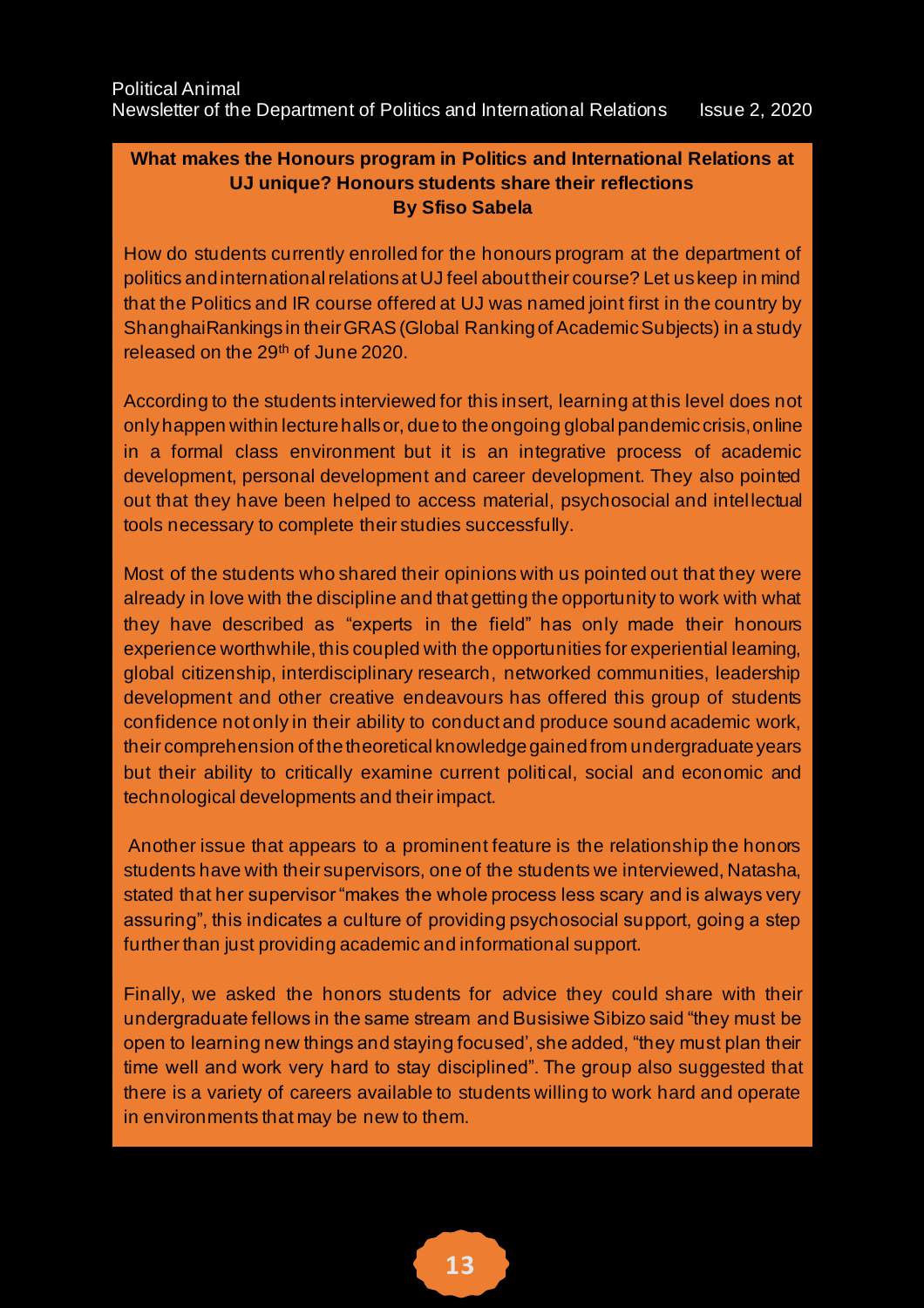#### Political Animal Newsletter of the Department of Politics and International Relations Issue 2, 2020 **The Publications Showcase**

### **Have your work featured in the Politics and IR Publications Showcase**

The Publications Showcase is a new feature designed with a dual purpose. Firstly, this feature aims to showcase the prolific publishing culture of the Department of Politics and International Relations at UJ. Secondly, it is hoped that students will use this information to identify political mentors and supervisors with greater ease. The Publications Showcase features publications published by both staff and students over the last 6 months

In preparation for issue 2, the Editors would like to invite all lecturers, researchers and students in the Department to submit a list of their latest research outputs (2020 and 2021 only) via email to[: uj.politicalanimal@gmail.com](mailto:uj.politicalanimal@gmail.com) by **no later than the 2 nd April 2021. Please note that only submitted publications will appear in this feature.**

## **Output for the UJ-Wits 2020 Student Conference**

Featured in this issue are publications by both students and staff, from a student conference which took place in 2019, published in a special section of the South African Journal of International Affairs*:*

- 1. Graham, V. 2020. "Election 2019: Change and Stability in South Africa's Democracy" review. South African Journal of International Affairs, Vol. 27 (2).
- 2. Ndawana, E. 2020. "The military and democratisation in post-Mugabe Zimbabwe". South African Journal of International Affairs, Vol. 27 (2).

**Note: Only UJ participants are featured here.** 

**Join the Publications Working Group in Politics and International Relations** 

Due social distancing brought on by COVID-19, the Politics and IR Working Group has not met in some time. However, the Working Group still has interactions via WhatsApp.

New participants are always welcome! Get in touch: [219119824@student.uj.ac.za](mailto:219119824@student.uj.ac.za)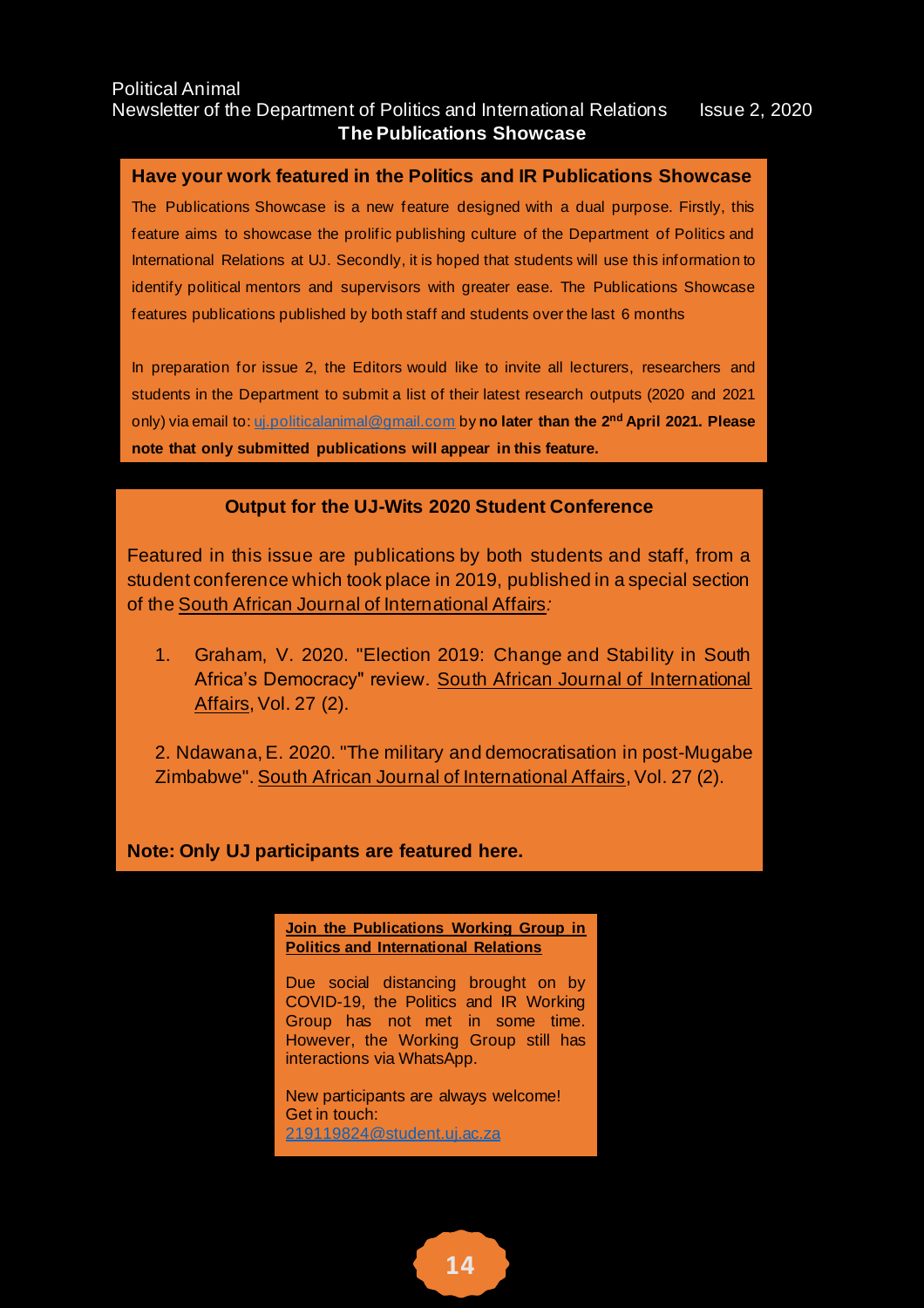

Prof Costa. A Georghiou is the Co-director<br>of the Cent<mark>re for</mark> African<br>Diplomacy and<br>Leadership at<br>the SARChi<br>Chair for African<br>Diplomacy and<br>Foreign Policy<br>at the University<br>of Johannesburg.

Prof Georghiou's teaching at undergraduate and postgraduate<br>level include: foreign policy,<br>International<br>relations theory, research<br>methodol methodology and diplomacy.

Prior to joining academia, Prof Georghiou served as a South African diplomat for more than a decade with postings in Greece and South Korea amongst other<br>states.

# **Political Science, International Relations and COVID-19**

**Covid-19: Its Impact on Diplomacy and Global Governance By Prof Costa A. Georghiou**

In a previous article of mine entitled ["Covid-19: natural curb to overpopulation"](https://www.iol.co.za/the-star/opinion-analysis/opinion-covid-19-is-natures-way-of-dealing-with-overpopulation-93269228-16b5-47ac-88e6-51dbb0940a0f) (The Star, 28 July 2020), I reflected on how extensive biometric tracking could help humanity in forestalling and controlling fast-moving deadly viruses. As a follow-up to my ideas contained in that article, I now consider four trends that have manifested themselves since the advent of the pandemic.

Although it was recently announced that three vaccines against Covid-19 have been developed which might imply that the global recovery from the pandemic could perhaps be realised over a medium-term period, the shockwave inflicted on the world by this global disease has undeniably had a long-term impact on diplomacy and global governance. The changes emanating from the pandemic are unavoidably forcing foreign ministries to change their foreign policy objectives for the foreseeable future.

Firstly, Covid-19 has led to foreign policy decision-making to be increasingly done by a state's executive power, thereby bypassing bureaucratic diplomatic practices. This disturbing trend for instance can be observed in many states of the world from instances where more political appointments are being made, instead of career professionals, in ambassadorial posts. The threat from the coronavirus pandemic has resulted in a greater demand on executive control over foreign policy, which is actually more commonly witnessed after a terrorist attack on the citizens of a state. As the threat from Covid-19 may never totally recede, decision-making practices surrendered to the executive are expected to endure for a long time to come.

The challenge to diplomacy, raised by the global disease, is not only from executive control, but what happens when normal 'physical' interactions of diplomacy become increasingly sporadic. The days of pointless diplomatic discussions, traveling, dinners and cocktails now seem to have been replaced by late night zoom sessions and document sharing via software. For example, the UN General Assembly debate held in June 2020, normally the largest event on the multilateral calendar, was for the first time in its 75-year history held virtually. Historically, diplomats and world leaders have always made great efforts to meet their counterparts at this annual event, believing face-to-face diplomacy offers the best possible way to read each other's intentions. Recently though, a growing number of diplomatic gatherings, including the G8, G20 and UN Security Council meetings, have taken place virtually. The question to be asked is whether such 'simulated' interactions could still provide adequate indications and hints for

relationships to be trusted, maintained and developed?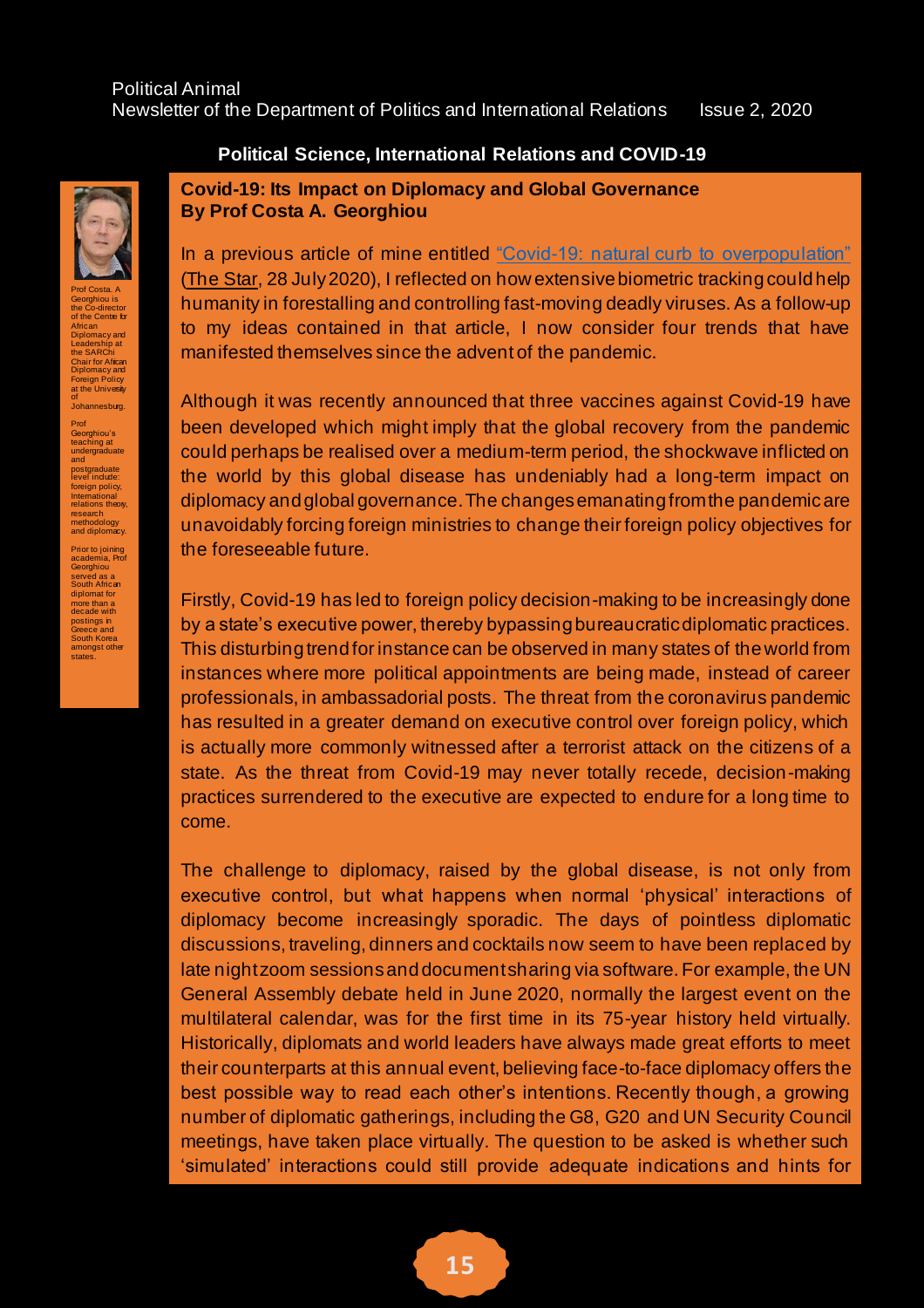### relationships to be trusted, maintained and developed?

Secondly, it has been interesting to witness in the media how Covid-19 has generated mounting discontent with multilateral governance. The epidemic has given credence to the long-held belief that the contemporary system of global governance, e.g. by the G8 and Organisation for Economic Cooperation and Development, does not fully reflect strategic realities. Global institutions, such as the WHO and UN Human Rights Commission, have become more political than practical and others, such as the UN, FIFA and International Olympic Committee, have become ineffective, bloated and corrupt. The current state system is increasingly powerless to achieve its stated objectives as epitomized for example by the policies of the WTO and World Intellectual Property Organisation.

Thirdly, we see how the pandemic is not only accelerating changes in long-term trends in foreign policy management, multilateral governance administration , but Covid-19 has further forced resistant foreign ministries to adapt to digital technology. There is currently a sense of disorientation, even 'impending doom' prevailing in the current international system which is being exacerbated by the accelerating pace of technological disruption. The political and diplomatic systems that were shaped during the industrial era to manage a world of steam engines, oil refineries and television sets, are now being challenged, not only by 4IR but also by this global pandemic. Social media has added an important real-time dimension to diplomacy, making communication ultra-fast and, by necessity, often less precise. The implementation of digital practices is proving problematic and exasperating. Digital diplomacy gives fewer opportunities for networking, off-therecord exchanging of ideas, and the use of non-verbal signals. According to Hocking and Melissen, for the first time, Ministries of Foreign Affairs have no other option than allowing diplomats with delegated authority to make mistakes in the social media – and to correct such mishaps immediately and preferably repeatedly.

The potential of data science is to draw large data sets into the study and practice of diplomacy and allow diplomats and scholars to become comfortable in engaging with and analysing increasingly large and unstructured data, inter alia on infection rates in the population. However, the use of data science will have to maintain a focus on issues meaningful for diplomacy and provide insights relevant to diplomacy. The emphasis must be on the diplomatic rather than the data challenges. Even with a rapid return to normality, the technological changes already implemented will have an enduring impact. Post-pandemic planning for foreign ministries now has the potential to transform diplomacy and global governance even more.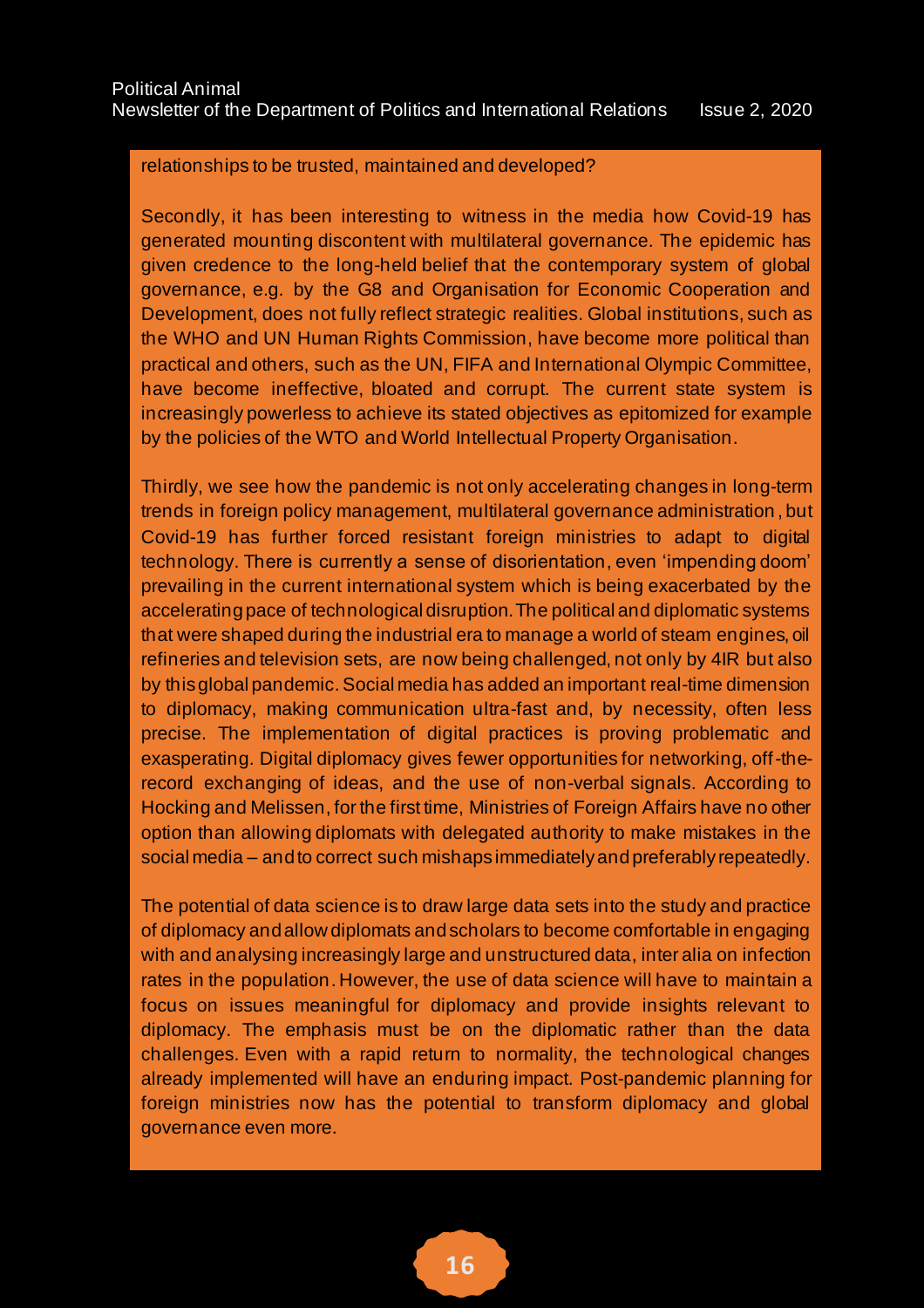### Political Animal Newsletter of the Department of Politics and International Relations Issue 2, 2020

Although there is still no consensus among diplomats on how to use social media, extensive modification to an online environment presents cost-savings that would otherwise be impossible in a face-to-face setting. The more time spent in the digital diplomacy environment, the less likely foreign ministries will return to previous practices. As has been noted by commentators in the education, business, and retail fields, the changes precipitated by Covid-19 are here to stay.

Lastly, most foreign ministries will face fiscal pressures over the next five years. The technological transformation of the 4IR that is currently taking place, besides the social, diplomatic and political impact, also has an economic dimension.

Google, Apple, Facebook, Amazon (GAFA for short), not to mention IBM and Microsoft, are companies that have more financial influence than some sovereign states. The multinational pharmaceutical companies, such as Pfizer, BioNTech, Moderna and AstraZeneca, and several others, will become major players in a revolution that is turning access to data on (the health and survival rate of) individuals into a new raw material.

As far as budgetary cuts are concerned it should be noted that, in 2020, Covid-19 affected almost all states and more than 50 million people around the world. It has governments operating in a context of radical uncertainty, and faced with difficult trade-offs given the health, economic and social challenges it raises. By the last quarter of 2020, more than half of the world's population had experienced a lockdown with strong containment measures. Beyond the health and human tragedy of the pandemic, it is now widely recognised that the disease triggered the most serious economic crisis since World War II. Many economies will not recover their 2019 output levels until 2022 at the earliest (OECD, 2020[1]). A rebound of the epidemic is increasing the uncertainty. The nature of the crisis is unparalleled: beyond the short-term repeated health and economic shocks, the long-term effects on human capital, productivity and behaviour may be long-lasting. The Covid-19 crisis has exceedingly fast-tracked some pre-existing trends, in particular digitalisation. It has stunned the world, setting in motion revolutionary changes with a wide range of new scenarios for the future (OECD, 2020[2]).

In conclusion it can be expected that there will be an increase in executive power over foreign policy, growing dissatisfaction with multilateral governance, potential cost-savings from continued use of digital technology, but also a subsequent call for budgetary cuts to foreign ministries. The lack of decisive action by governments surrounding the pandemic has made the world more volatile. If the virus persists for a long time, world economic development will become even more complex and problematic. Besides the four trends discussed, other incongruent factors will of course also come into play, for example international travel and trade will be hampered by restrictions while anti-economic globalising movements will be reinforced by higher unemployment rates across the globe. All these developments will necessitate a renewed and effective global diplomatic response.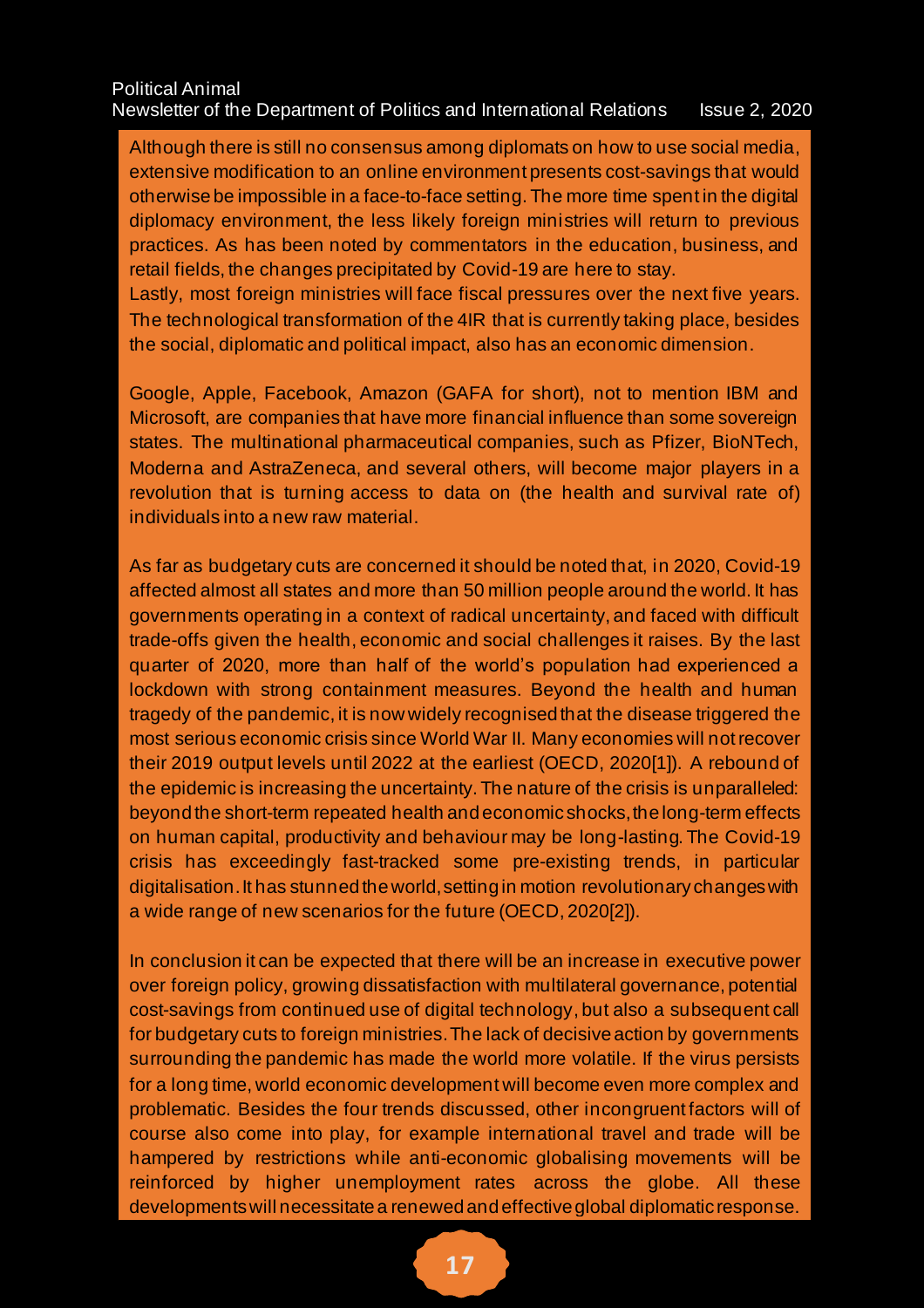Hocking B & J Melissen, Diplomacy in the Digital Age. Clingendael Netherlands Institute of International Relations. The Hague. July 2015, p. 14.

OECD (2020) [1], OECD Economic Outlook, Interim Report September 2020, OECD Publishing, Paris[, https://dx.doi.org/10.1787/34ffc900-en.](https://dx.doi.org/10.1787/34ffc900-en)

OECD (2020) [2], Strategic foresight for the COVID-19 crisis and beyond: Using futures thinking to design better public policies, OECD Publishing, [http://www.oecd.org/coronavirus/policy-responses/strategic-foresight-for-the](http://www.oecd.org/coronavirus/policy-responses/strategic-foresight-for-the-covid-)[covid-](http://www.oecd.org/coronavirus/policy-responses/strategic-foresight-for-the-covid-)

> UJ Politics MA Candidate scoops international award

Master of Arts candidate, Salman Khan, was bestowed with an Ambassador of Peace Award in July 2020 by the International Think Tank Institute of Peace and Development.

Congratulations Salman Khan! May you continue to achieve areat thinas!

#### **Politics Masters candidate lecturers at DIRCO**

Master of Arts (Politics) student, Sven Botha, was invited by the diplomatic training academy of the Department of International Relations and Cooperation (DIRCO) to deliver a guest lecture on